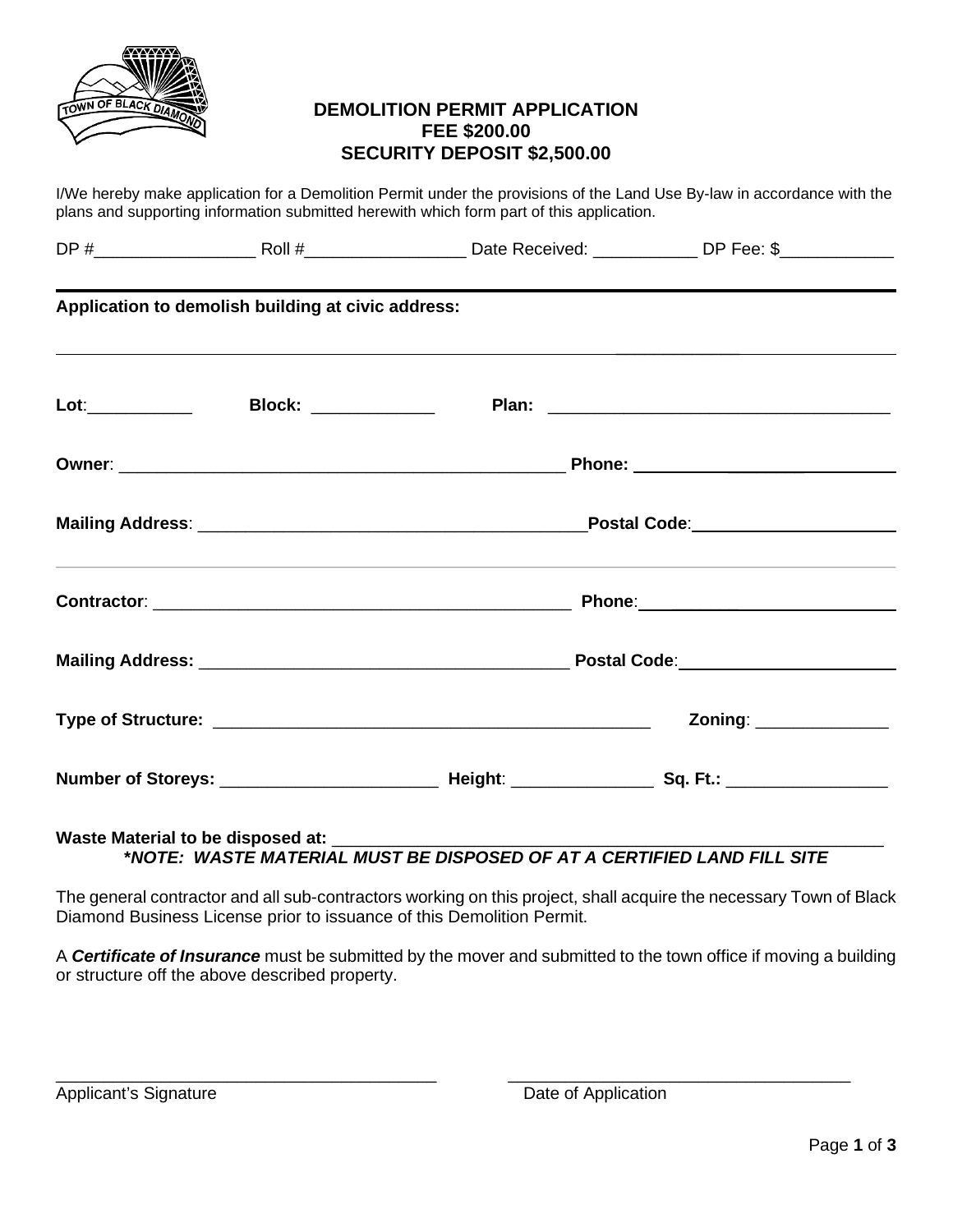**Applicant must receive approvals from the following utility companies (disconnection fees may be applicable) and return completed application form to Black Diamond's Town Office for issuing of permit.** 

#### 1. **ATCO GAS**

\_\_\_\_\_\_\_\_\_\_\_\_\_\_\_\_\_\_\_\_\_\_\_\_\_\_\_\_\_\_\_\_\_\_\_\_ \_\_\_\_\_\_\_\_\_\_\_\_\_\_\_\_\_\_\_\_\_\_\_\_\_\_\_\_\_\_\_\_\_\_ Date of Approval **Date of Approval** Signature of Designated Officer/Agent

2. **FORTIS ELECTRIC**  1-800-332-1002

\_\_\_\_\_\_\_\_\_\_\_\_\_\_\_\_\_\_\_\_\_\_\_\_\_\_\_\_\_\_\_\_\_\_\_\_ \_\_\_\_\_\_\_\_\_\_\_\_\_\_\_\_\_\_\_\_\_\_\_\_\_\_\_\_\_\_\_\_\_\_ Date of Approval **Date of Approval** Signature of Designated Officer/Agent

3. **TELUS**

\_\_\_\_\_\_\_\_\_\_\_\_\_\_\_\_\_\_\_\_\_\_\_\_\_\_\_\_\_\_\_\_\_\_\_\_ \_\_\_\_\_\_\_\_\_\_\_\_\_\_\_\_\_\_\_\_\_\_\_\_\_\_\_\_\_\_\_\_\_\_ Date of Approval **Date of Approval** Signature of Designated Officer/Agent

## 4. **PUBLIC WORKS DEPARTMENT, TOWN OF BLACK DIAMOND**

\_\_\_\_\_\_\_\_\_\_\_\_\_\_\_\_\_\_\_\_\_\_\_\_\_\_\_\_\_\_\_\_\_\_\_\_ \_\_\_\_\_\_\_\_\_\_\_\_\_\_\_\_\_\_\_\_\_\_\_\_\_\_\_\_\_\_\_\_\_\_ Date of Approval **Date of Approval** Signature of Designated Officer/Agent

### **CONDITIONS OF DEMOLITION PERMIT**

- 1. Deposit of a (\$500.00 for on-site hand demolition) (\$5000 for machine demolition or complete/whole building removal) performance security with the Town of Black Diamond. This is a refundable deposit upon completion of the demolition.
- 2. Demolition to conform to the requirements of Part 8 of the 1997 Alberta Building Code, i.e. Safety at job site to be exercised at all time:
	- a. fencing off unsafe area from the public.
	- b. removal of foundation and filling excavation area.
- 3. Any demolition debris to be hauled to a certified land fill site.
- 4. Ensure no debris or material is spread outside the construction area, roads or boulevards.
- 5. Municipal roads are not to be blocked for any extended period of time for removal of building except by permission of the Town. (Contact: Public Works Department at 403-933-4348)
- 6. Contractor is responsible for any damage to Town property.
- 7. If buildings or structures are being moved the Contractor/Owner is to get necessary Permits and Approvals from R.C.M.P. and the Alberta Transportation.
- 8. If hazardous materials or petroleum tanks are being removed a copy of the Environmental Certificate indicating the level of clean up that has been performed on the site to be submitted to the Town for its records.